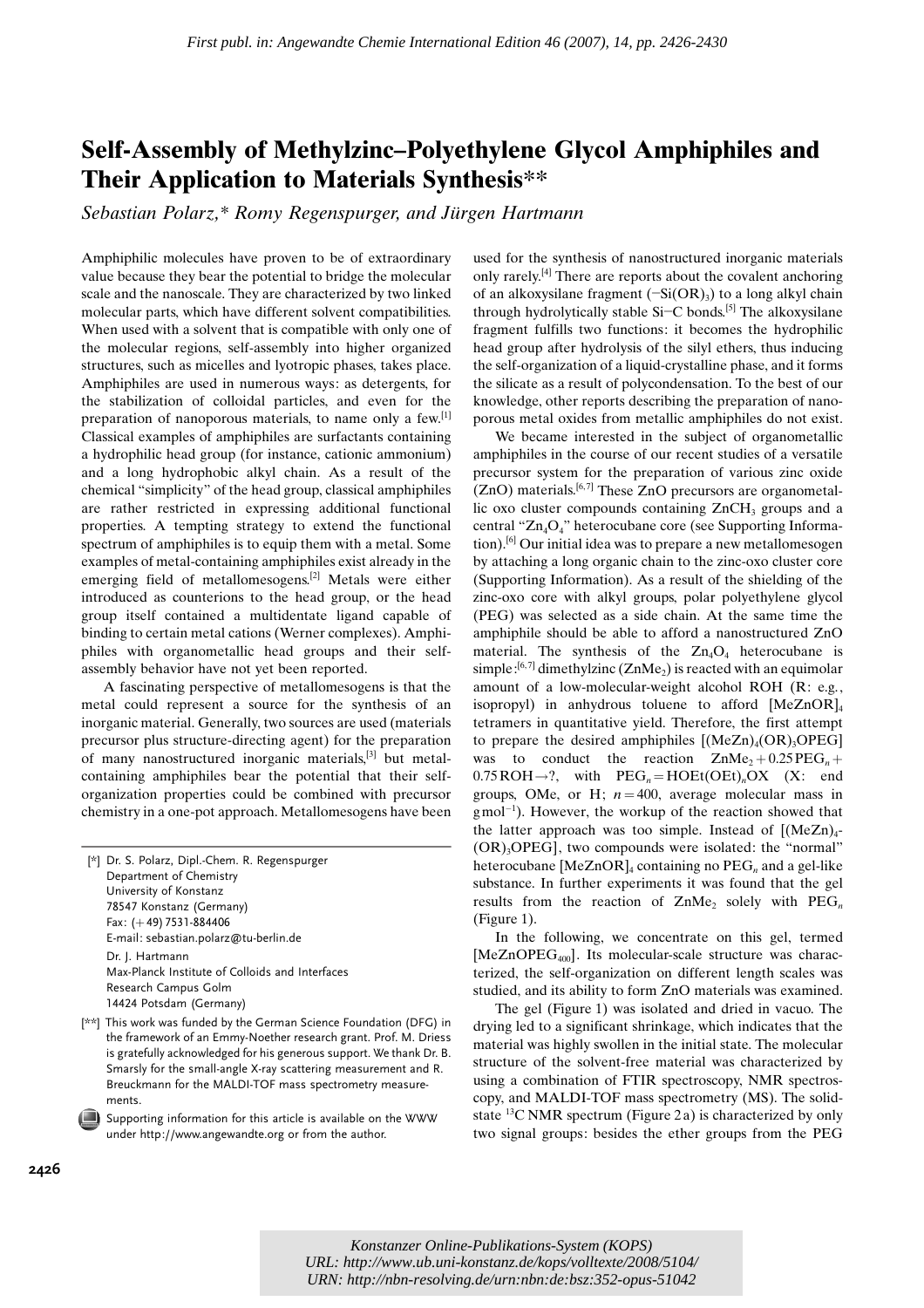

**Figure 1.** Optical properties of the [MeZnOPEG<sub>n</sub>] gels ( $n=400$ ). a) Photographic image of the material in transmission mode, b) photographic image of the gel from a different angle, and c) UV/Vis spectra.



Figure 2. a) Solid-state <sup>13</sup>C NMR spectrum and b) MALDI-TOF mass spectrum of the [MeZnOPEG<sub>400</sub>] gel; c) comparison to a simulation of the isotope pattern correlating to one of the high-mass signals of the dimeric [MeZn<sub>2</sub>(OPEG)<sub>2</sub>] cluster.

( $\delta$  = 64–74 ppm), an additional signal was found at  $\delta$  = 15.8 ppm. The latter signal is characteristic for organometallic alkyl zinc–alkoxy moieties (C-Zn-O), and thus the gel contains the expected  $[MeZnOPEG_{400}]$  units. The NMR results are supported by IR measurements (see Supporting Information). The FTIR spectra of the dried gel and of PEG as a reference are practically identical, but with two important differences: the broad band at  $3345 \text{ cm}^{-1}$  found for PEG disappears and a new band at  $668 \text{ cm}^{-1}$  appears after reaction with ZnMe<sub>2</sub>. These differences can be explained by the consumption of PEG-OH groups to form the new [MeZnO-PEG<sub>400</sub>] species.

As a result of the polymeric nature of PEG and the gelation process, it was not possible to elucidate the molecular structure of  $[MeZnOPEG_{400}]$  by crystallographic methods; instead, MALDI-TOF MS was applied (Figure 2b). Two groups of signals are seen in the spectrum: one indicating dinuclear  $[MeZn<sub>2</sub>(OPEG)<sub>2</sub>]$ <sup>+</sup> clusters (see Figure 2c) and one indicating mononuclear Zn–PEG units (fragmentation products from the ionization process). The MS results indicate that the gel is formed from dimeric molecular building blocks. This finding is in good agreement with the literature, which indicates that the alkyl alkoxides of zinc are likely to form dinuclear clusters for ligands with bulky character.[8] In addition, it becomes clear that the  $PEG<sub>400</sub>$  was not monodisperse. Besides the PEG chain with  $n \approx 400$  gmol<sup>-1</sup> (nine glycol units), chains with 6–13 units were present as well (Figure 2b). The molecular nature of the  $[MeZnOPEG_{400}]$ 

material was further confirmed by adding dry, deuterated toluene to the gel followed by recording of the  ${}^{1}$ H NMR (solution) spectra (shown in Supporting Information). In addition to the signals for PEG ( $\delta$  = 3.5 ppm), a signal at  $\delta$  =  $-0.32$  ppm (see Supporting Information) is found which is characteristic for CH3-Zn-OR motifs. The solubility of [MeZnOPEG<sub>400</sub>] proves that the gel is constructed from well-defined, molecular building blocks.

Clearly, the  $[MeZnOPEG_{400}]_2$  dimers tend to aggregate, and it is necessary to acquire more information about the aggregation process. Polarization microscopy was applied to obtain a first impression (see Supporting Information). Between crossed polarizers [MeZnOPEG<sub>400</sub>] appeared birefringent and a texture was seen comparable to those known from classical liquid-crystal phases. This result indicates that the structure of the material is anisotropic at least in one dimension. Therefore, it makes sense to analyze the organization of the material by more refined methods. Its liquidcrystalline nature was supported by small-angle X-ray scattering (SAXS) and transmission electron microscopy (TEM; Figure 3). The SAXS pattern is dominated by a broad reflex



Figure 3. a) SAXS pattern and b) TEM image of the dried gel.

at scattering vector  $q = 1.04$  nm<sup>-1</sup> and two smaller features at  $q = 1.96$  and 3.02 nm<sup>-1</sup>. The data correlate well to a lamellar phase with a periodicity of  $d_{100} \approx 6.04$  nm. Next, the material was embedded in an epoxide resin and ultrathin sections were prepared by ultramicrotomy for TEM sample preparation. The TEM measurement supports the conclusions made from SAXS: a self-assembled structure is seen which in many parts resembles a lamellar phase with an average interlattice spacing of  $d_{100} \approx 5.8$  nm.

The fact that the  $[MeZnOPEG_{400}]_2$  dimers aggregate not to disordered structures but to periodic assemblies indicates that they possess amphiphilic properties. It is known from the chemistry of alkyl alkoxides of zinc that the "ZnO" cluster core is shielded by the organic ligands to afford a hydrophobic entity that is readily soluble in apolar solvents such as toluene. On the other hand,  $PEG<sub>n</sub>$  is well known to be more compatible with polar solvents and ultimately water. Therefore, it is reasonable to expect amphiphilic behavior from the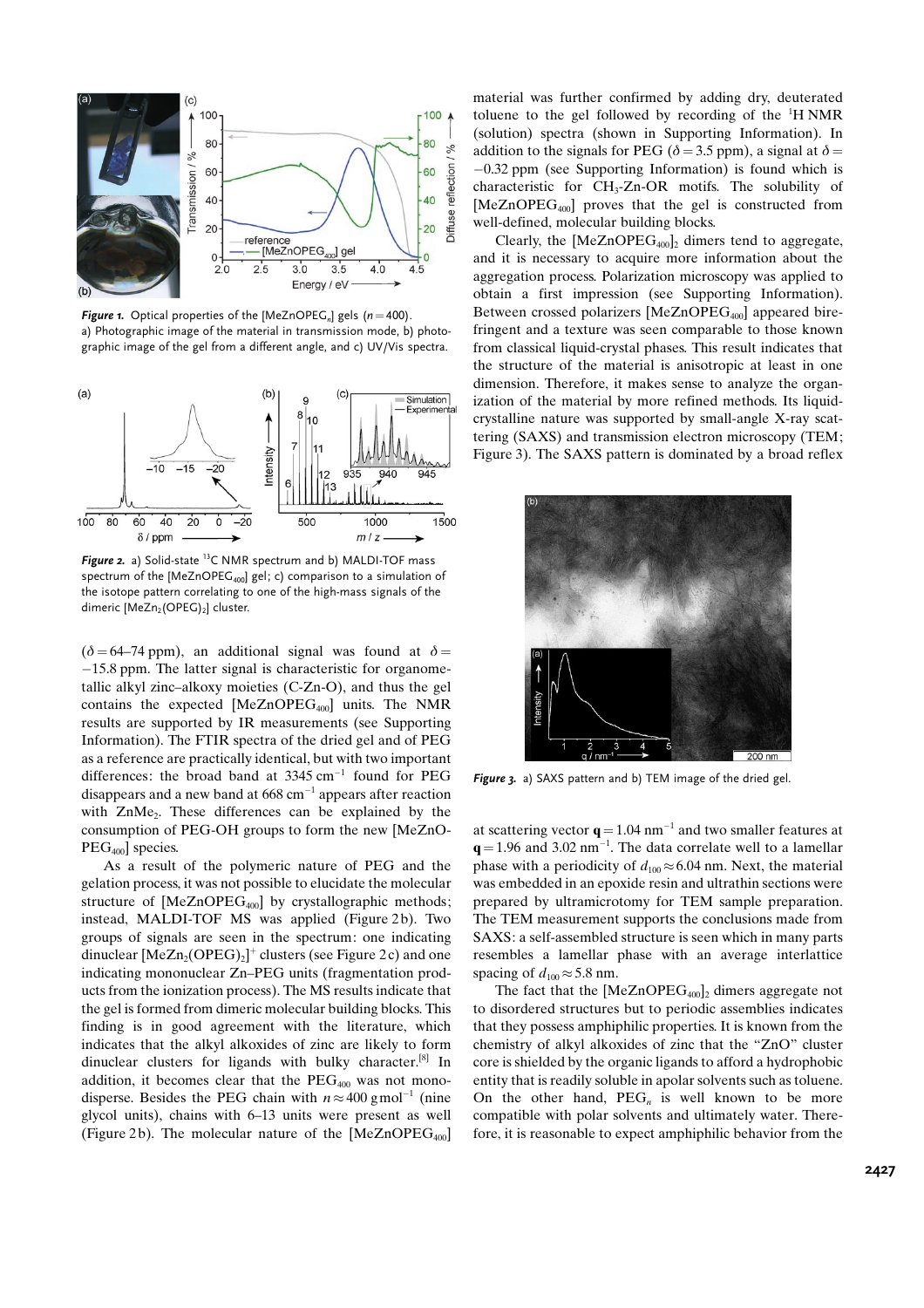dimers. Molecular modeling studies performed on the lamellar phase lead to an expected periodicity of  $d \approx 5.7$  nm, which is in good agreement with the SAXS and TEM data.

Notably, the amphiphiles described are different from classical amphiphiles, not only because of their organometallic character but also because, unlike surfactants, they possess a nonpolar head group and a polar side chain. However, in analogy to classical amphiphiles that exhibit a complex selforganization behavior when a polar solvent is added, similar phenomena can be expected for the  $[MeZnOPEG_{400}]_2$  dimers when an apolar solvent is applied. It has already been mentioned that the synthesis in toluene affords solventswollen gels; these have a characteristic blue color that is seen when the material is held against the light (Figure 1a), but from a different angle the gel appears green (Figure 1 b). The occurrence of color is very surprising, as the material does not contain any chromophore. PEG is an aliphatic compound and  $\text{Zn}^{2+}$  is a d<sup>10</sup> system. The phenomenon was investigated further by using UV/Vis spectroscopy in the transmission and diffuse reflectance modes (Figure 1 c). Interestingly, the transmission and diffuse reflectance spectra "reflect" each other, which indicates that there is essentially no absorption, only transmission and reflection. Therefore, the described phenomenon can only be explained if the  $[MeZnOPEG_{400}]$ material contains some sort of an optical grating with periodicities similar to the wavelength of visible light. $[9]$ 

The investigation of the construction of the gels on even greater length scales became necessary. By measuring the volume  $(V)$  of one piece of wet gel with a pycnometer, it was possible to determine the porosity  $P = V_{\text{toluene}}/V_{\text{gel}} = 48\%$  of the initial wet gels. Clearly, the  $[MeZnOPEG_{400}]$  gel is a highly porous system in the wet state. Under conditions of normal drying, that is, vacuum removal of the solvent, the pore system breaks down. However, a facile way to remove the pore fluid without destroying the morphological structure is supercritical drying with carbon dioxide.<sup>[10]</sup> The supercritically dried material could be analyzed by scanning electron microscopy  $(SEM:$  see Figure 4b). A macroporous material is seen,



Figure 4. a) TEM image of a sample taken in the initial stage of material formation, and b) SEM image along an edge of the supercritically dried [MeZnOPEG<sub>400</sub>] gel.

constructed from the packing of individual, spherical building blocks with an average diameter of 180–200 nm. Energydispersive X-ray (EDX) measurements (see Supporting Information) prove that the spheres contain only the elements Zn, C, and O, as expected for  $[MeZnOPEG<sub>400</sub>]$ , and the packing of the spherical building blocks explains the unusual optical properties. An approximation based on a combination of Bragg's and Snell's laws allows the optical properties of periodic structures to be estimated;<sup>[11]</sup>  $\lambda$  is proportional to  $2d_{hkl}$ . Clearly, the dimensions of the [MeZnOPEG<sub>400</sub>] "grating" correlate well to the observed optical properties (Figure 5). To further support the formation mechanism of



Figure 5. Mechanism of hierarchical self-organization for the [MeZnO- $PEG<sub>n</sub>$ ] materials starting with dimers at the molecular scale (image on the far left), which assemble into lamellar structures. In contact with toluene, curvature is enforced which leads to large spherical aggregates that finally pack into microscopic domains (image on the far right).

this material, a sample was taken from the reaction mixture directly after warming to room temperature but prior to gelation (see Experimental Section). After filtration through a 450-nm-pore filter, TEM (Figure 4 a) and dynamic light scattering (DLS) measurements (see Supporting Information) were performed. In TEM fairly uniform, spherical particles with an average diameter of ca. 200 nm were found. This result was supported by the DLS measurements, thus indicating that the dispersions contain particles with an average hydrodynamic radius of 102 nm.

It is now possible to propose a reasonable mechanism for the aggregation process of the  $[MeZnOPEG<sub>400</sub>]$  material (Figure 5). The reaction of  $ZnMe<sub>2</sub>$  with PEG<sub>n</sub> affords  $[MeZnOPEG_n]$ , dimers. These dimers possess amphiphilic characteristics comparable to those of double-tailed surfactants, with the difference that the head group is nonpolar and the side chain is polar. First, lamellar liquid-crystal-like domains are formed. It is also known from double-tailed surfactants that they tend to form vesicular structures in contact with solvents.[12] Similar processes are responsible for the formation of the 200-nm-diameter  $[MeZnOPEG_{400}]$ spheres. Finally, because of their uniform size, the spheres aggregate into a densely packed structure (Figure 5). Even for classical amphiphiles, such a hierarchical self-assembly process has been documented only rarely. The aggregation process ranges entirely from the molecular to the macroscopic scale.

The question remains whether the dimeric alkyl zinc alkoxide entity in the  $[MeZnOPEG_{400}]$  material can also be used for the formation of ZnO, in analogy to the mentioned heterocubanes [MeZnOR]<sub>4</sub>, and whether further information concerning the structure of the resulting ZnO can be encoded because of the PEG.<sup>[6,7]</sup> Therefore,  $[MeZnOPEG<sub>400</sub>]$  was applied to the preparation of ZnO in a similar way to the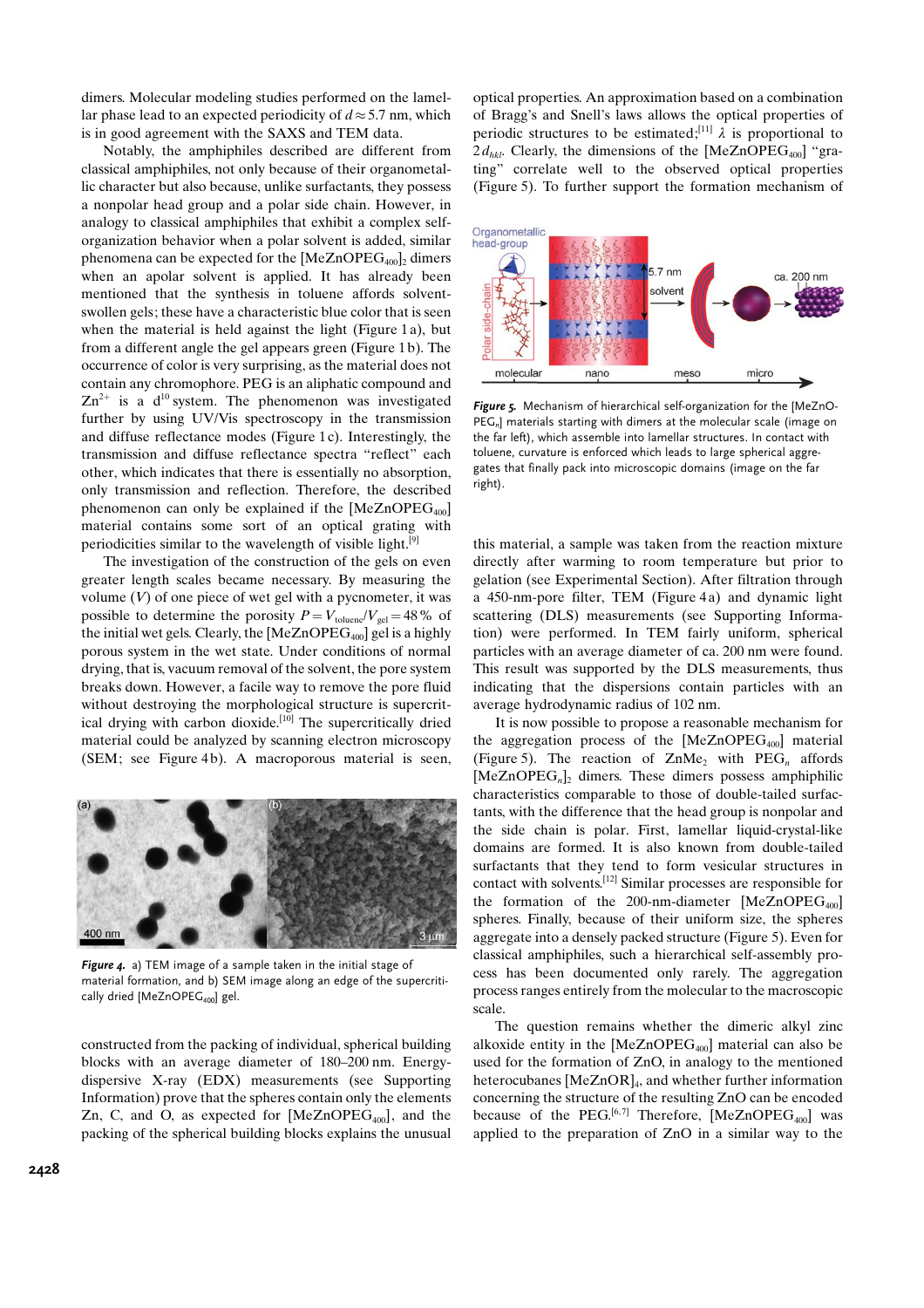heterocubanes  $[MeZnOR]_4$  (see Experimental Section).<sup>[6,7]</sup> A colorless powder was obtained, from which the powder X-ray diffraction (PXRD) pattern (Figure 6a) and FTIR spectrum



**Figure 6.** a) PXRD data for ZnO derived from [MeZnPEG<sub>400</sub>] ( $\longrightarrow$ ) and the diffraction pattern of ZnO (PCDPF file 790208) as a reference. The asterisk (\*) denotes a reflex originating from the sample holder. b) Differential thermogravimetric data for the oxidative decomposition of  $PEG_{400}$  as a reference (gray line), and the [MeZnPEG<sub>400</sub>] material. For the latter, two different heating rates,  $\beta_1=1$  Kmin<sup>-1</sup> (----) and  $\beta_2=30$  Kmin<sup>-1</sup> (----), were applied.

(see Supporting Information) were recorded. Both measurements indicate that phase-pure and impurity-free ZnO could be obtained. [MeZnOPEG<sub>400</sub>] is clearly suitable as a ZnO precursor.

As regards the question of whether additional information can be transferred from the molecular to the materials scale, it is reasonable to ask for porosity. The PEG could in principle act as a place holder for the generation of pores. To reach this aim it would be of major importance to remove the PEG at as low a temperature as possible. Thermogravimetric analysis (TGA) was performed to find the optimum conditions. Figure 6b shows the first derivative of the TGA data for better comparison (see also Supporting Information). Pure  $PEG<sub>400</sub>$  is characterized by a single mass-loss step with a maximum at  $T = 355$ °C. The presence of methylzinc leads to a significant change in chemical reactivity. The step of maximum mass loss is shifted to a lower temperature ( $T = 242 \degree C$ ) for the  $[MeZnOPEG_{400}]$  material. If, in addition, instead of a low heating rate  $(\beta_1 = 1 \text{ K min}^{-1})$  a higher heating rate  $(\beta_1 =$ 30 Kmin<sup>-1</sup>) was applied, a further temperature drop to  $T=$  $164\textdegree C$  and narrowing of the decomposition step were observed.

The porosity of the resulting ZnO material was explored by using  $N_2$ -physisorption analysis (see Supporting Information and Figure 7 a,b) and SEM. A mesoporous ZnO material could be prepared with a bimodal pore-size distribution  $(D_{\text{pore}})$  $\approx$  4.6 and 12.9 nm). The material has a Brunauer–Emmett– Teller (BET) surface area (S) of 64.5  $m^2g^{-1}$ , which is fairly high if one considers the high density of  $ZnO(5.6 \text{ cm}^3 \text{g}^{-1})$ . Interestingly, the pore size is in reasonable agreement with the dimension expected from the periodicities in the PEG phase (compare to Figure 5). Even the broad pore-size distribution can be rationalized by the high polydispersity of the  $PEG<sub>400</sub>$  (Figure 2b). The porosity of the material can be visualized by SEM images (Figure 7c), in which a strongly textured material is seen. Notably, even the structuration of the  $[MeZnOPEG]_{400}$  materials on higher length scales can be preserved. The supercritically dried  $[MeZnOPEG<sub>400</sub>]$  affords

a zinc oxide with additional, larger features, as seen in the SEM image (Figure 7d). The material consists of globular structures with diameters on the order of 130 nm. It is

reasonable to assume that the globular ZnO structures result from the transformation of the packed [MeZnO- $PEG<sub>400</sub>$ ] spheres (compare to Figure 4b). If the PEG chain is really responsible for the formation of pores, one should expect a significant influence of the length of the polymer. To test this hypothesis, ZnO materials were prepared in an analogous manner from  $[MeZnOPEG_{200}]$ and [MeZnOPEG<sub>900</sub>] (Figure 7 a,b). For  $n = 200$  gmol<sup>-1</sup>, a mesoporous material with an average pore size of 2.6 nm and  $S_{\text{BET}} = 67.7 \text{ m}^2 \text{ g}^{-1}$  was obtained. Also here, the pore size is in good agreement with the length of the PEG chains.  $PEG_{900}$  seems much less able to stabilize a mesoporous framework, as the average pore size ( $D<sub>pore</sub>$ ) 27.5 nm) and the width of the pore-size distribution (Figure 7 a) have both increased and the surface area has decreased  $(S_{\text{BET}} = 29.6 \text{ m}^2 \text{ g}^{-1})$ . Nevertheless, there is a



Figure 7. a) Barrett–Joyner–Halenda (BJH) pore-size distributions from N<sub>2</sub>-physisorption measurements (see Supporting Information) for three zinc oxide materials obtained from [MeZnOPEG<sub>n</sub>] with different PEG chain lengths. b) Correlation between PEG chain length, pore size, and BET surface area ( $S_{\text{BET}}$ ) for the prepared materials. c, d) SEM images recorded at different magnifications for ZnO prepared from  $[MeZnOPEG<sub>400</sub>]$ .

reasonable correlation between the PEG chain length and the textural properties of the porous ZnO materials (Figure 7 b).

Herein, alkyl zinc alkoxide  $[MeZnOPEG_n]$  materials have been introduced which contain the dimers  $[MeZnOPEG]_2$ . The dimers represent novel, nonclassical amphiphiles in various respects: their head group is an organometallic oxo cluster; unlike classical surfactants, the head group is nonpolar in nature while the side chain is polar; in nonpolar solvents an unusual, hierarchical self-assembly process takes place that spans over several orders of length scale (Figure 5); and finally, it was proven that the amphiphiles are at the same time precursors for nanoporous ZnO, and that the architecture of the amphiphile determines the textural properties of the resulting inorganic oxide.